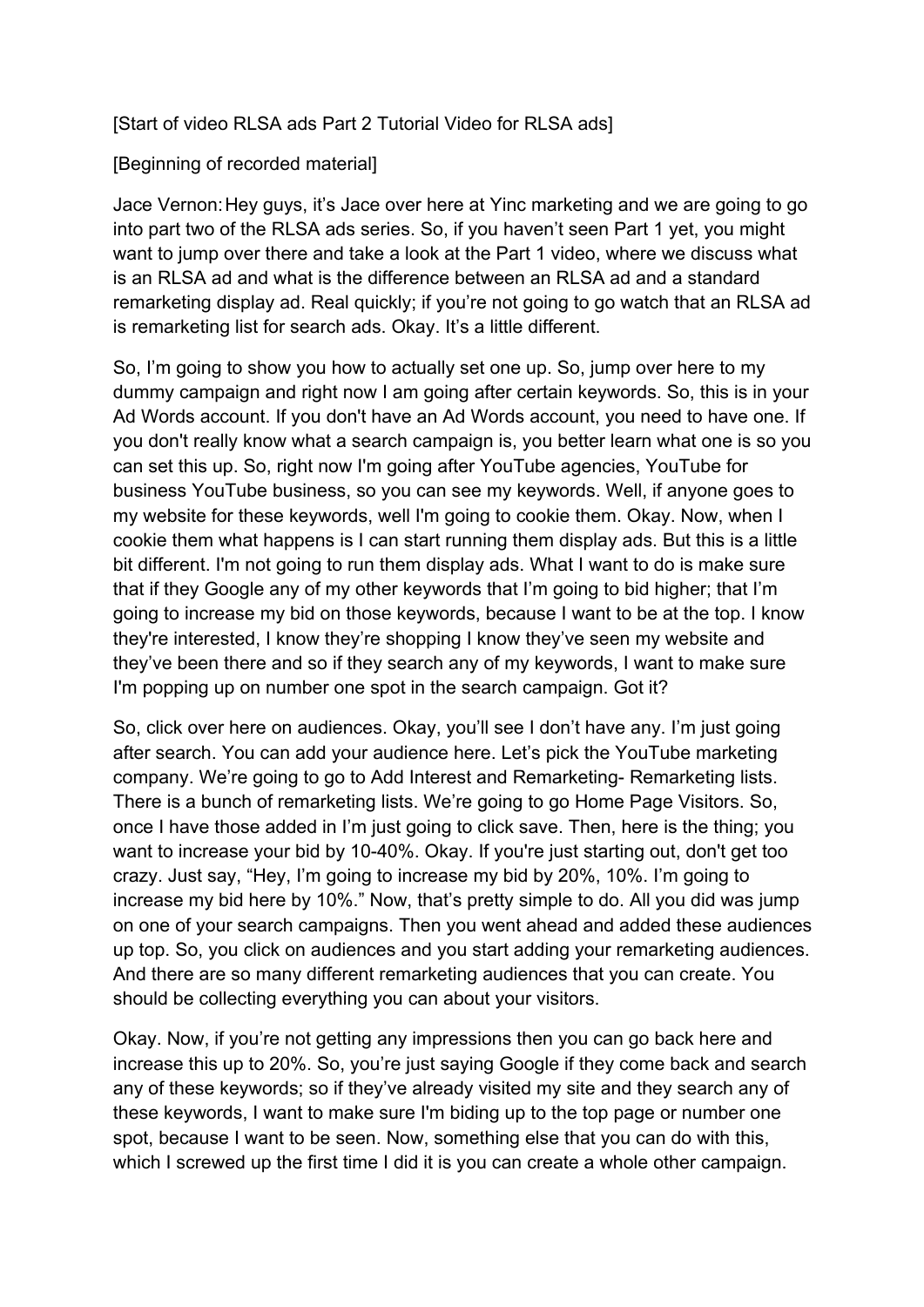With a whole other campaign you're able to target like your competitors. You can target people; you can really get a dedicated message and let me show you what I mean. So let's assume; let's go back here into Add groups. I'm going to create a whole other campaign and I'm going to show you a big difference on this. So, let's go Search Network. There's a key, that's going to save you a lot of money, because the first time I set up this RLSA ads I blew \$100 in almost 5 minutes on nothing. They were actually junk sites and it was kind of a screw up, but at the same time Google does not explain nor they got out there and really said hey, you guys- like they've done no really good tutorials, I guess it's what I'm trying to say. I could not find anything, hence the reason I'm doing this tutorial.

So, I'm going to call these RLSA video ads. I'm going to do all features. I don't like to do anything off of the search network. United States is good. I'm actually just going to go United States. And just teasing, I like Canada. Okay, the manual CPC is fine. We're going to change this in a second. I'm going to go my default bid \$3, budget go \$100 per day. Now you can do all your site link extensions, which you should do. Add in all your... So, add these in. Now, I'm going to come back and do all this so I don't have; I do it here, so I don't waste your guys' time.

Okay, so basically what I've done is you have to go in here and create an ad. Now remember I am going after my competitors, so this is just a remarketing campaign that's going to focus- a remarketing search campaign that's going to focus on my competitor's keywords. Okay. You can see, kind of the ad that I created here said "Shame On You. Wrong Company", because I know that they just search for somebody else's business, and they've been to my site. Okay. So, if I know they visited my site, well I'm willing to kind of go out on a limb and do a call out on the actual ad. So, it's just a little different. It's not just going to say Video marketing company. I'm talking to them directly like "hey, what are you doing searching for another company?" Got it?

So, you go down here, and now in this one you can be broader. Okay, once again we're targeting people who have already been to our site. So, normally I would put quotes, I'd put brackets, just because I want nothing but phrase match or exact match. But I don't have to do that here. I'm just going to put video marketing company; video marketing agency- now obviously I'm going to go all the way down through here. Normally, I never do this. I don't just let them pick my keywords for me. I'm pretty strict with what I allow Google to do, but for the sake of time we're just going to throw those in. Okay. Now, obviously after I increase my bid if I want to go after these, here is the key. This will cost you a lot of money, if you don't do it, if you don't do it quickly. Like right now, Google can turn around and just start throwing these ads up, because I haven't added my audience. If you go in here to your audience and say, okay, I'm going to add now my RLSA ads. So, I'm going to go down here and say okay, I want all website visitors- you have to have 1000 or more. Like I said, this is kind of your dummy account be the way. I'm going to leave that red like that.